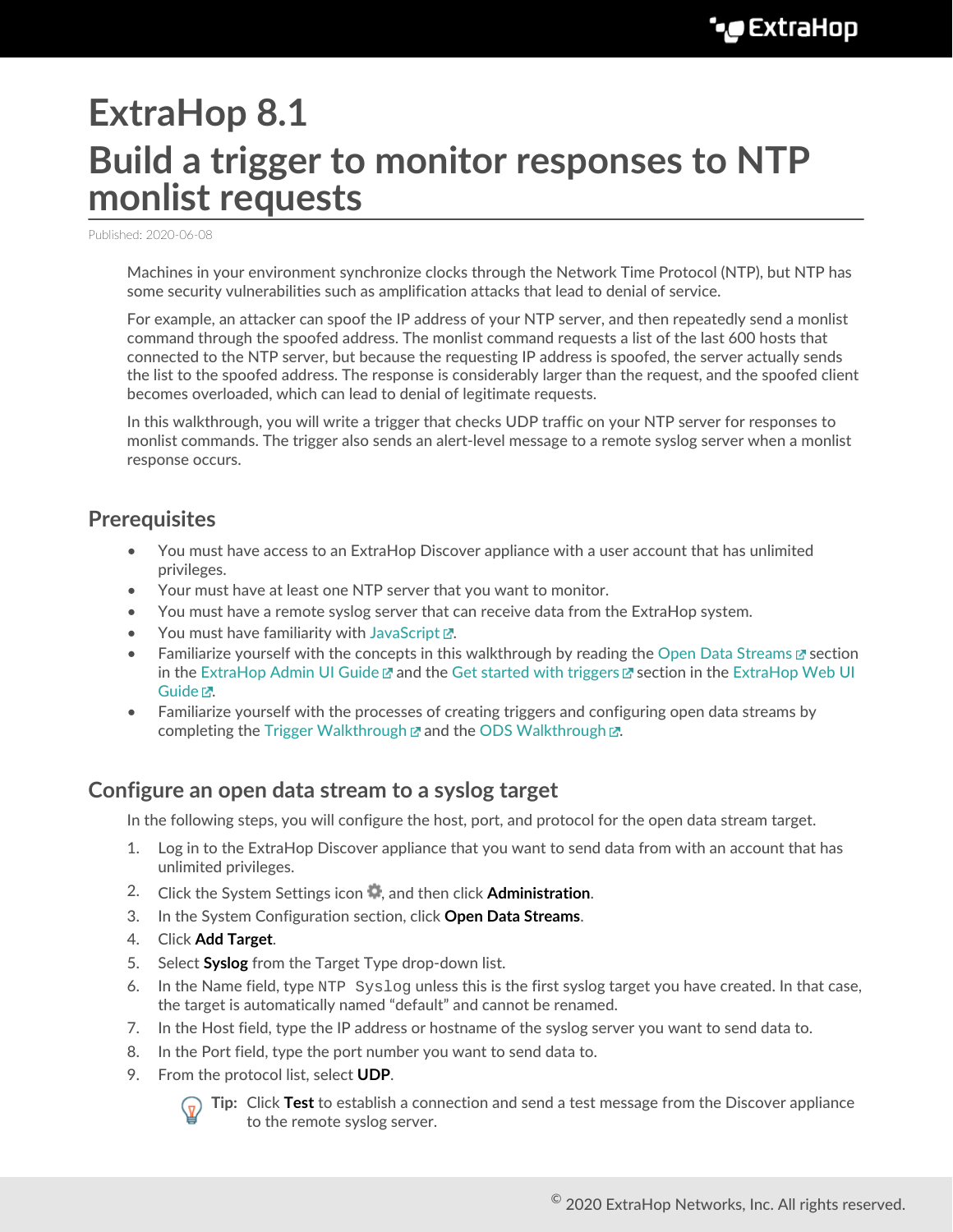- 10. Select **Local** if you want to send syslog information with timestamps in the local timezone of the ExtraHop appliance. Otherwise, timestamps are sent in GMT.
- 11. Click **Save**.

The target is added to the Syslog table on the Open Data Stream page.

### **Write a trigger to parse NTP payloads**

In the following steps, you will write a trigger that specifies what data to examine from NTP server responses and whether to send the data to a remote syslog server.

- 1. Click the ExtraHop logo in the upper left corner to return to the ExtraHop Web UI.
- 2. Click the System Settings icon **4**, and then click **Triggers.**
- 3. Click **Create**.
- 4. In the Name field, type Parse UDP payload for NTP responses.
- 5. Click **Enable debug log** to enable the debug log and trigger performance metrics.
- 6. In the Events field, select **UDP\_PAYLOAD**.
- 7. Click **Show advanced options** and specify the following payload settings to look for NTP traffic only on UDP port 123:
	- a) Select **Run trigger on all UDP packets**.
	- b) In the Server Port Range Min field, type 123.
	- c) In the Server Port Range Max field, type 123.
- 8. In the right pane, add the following trigger code to enable access to the NTP server response payload:

```
//Capture the NTP server response
let buf = Flow.server.payload;
//Exit the trigger if the NTP server response cannot be captured
if (buf == null) {
    return;
}
```
9. Add the following trigger code to the existing script to specify which fields the trigger will extract from the header of the payload and which fields to ignore:

```
//Define the format of the NTP response
let fmt = ('B' + // Flags (LI, Version, Mode)
           'x' + // Auth + Seq (ignore)
            'x' + // Implementations (ignore)
            'B' + // Request code
            'B'); // Error
```
10. Add the following trigger code to the existing script to extract the fields from the payload:

```
//Analyze the NTP response based on the defined format
let values = buf.\text{unpack}(\text{fmt});
let mode = values[0] & 0x7;
```
11. Add the following trigger code to the existing script to check the values of the following header fields:

```
// Exit the trigger if the mode value is not 7.
if (mode !== 7) {
    return;
}
let reqCode = values[1];
//Save the last four bits of the error code as a variable
let errorCode = values[2] >> 4;
```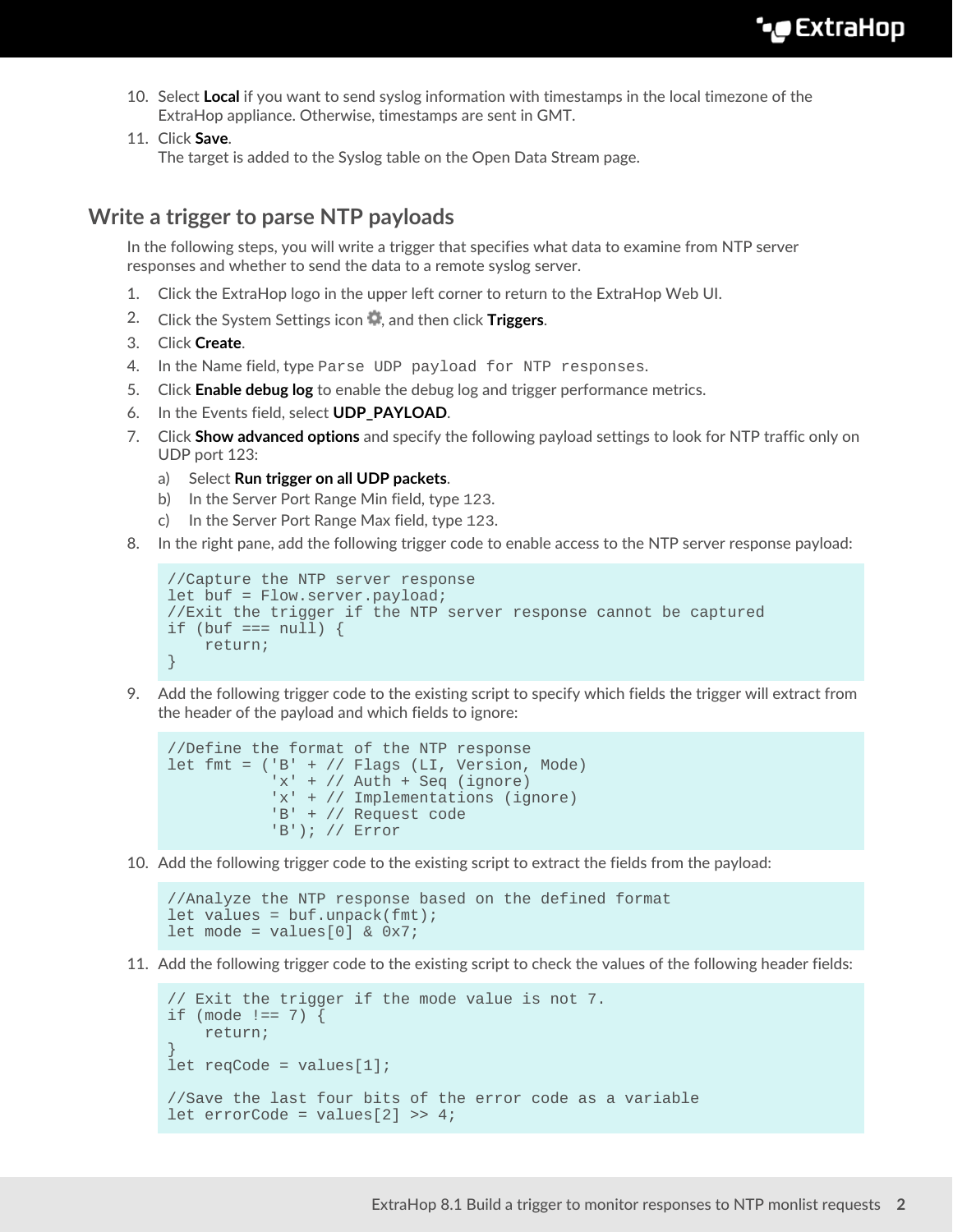The mode, located in the last three bits of the field, indicates the NTP mode of operation. A value of 7 specifies that the NTP server is responding to a private mode command, which includes the monlist command.

The request code field indicates the request type. A value of 20 or 42 specifies a monlist request.

The error code field, located in the last four bits, indicates the error type. A value of 0 specifies that the response is not an error.

12. Add the following trigger code to the existing script to send an alert-level message to the remote syslog server if the NTP server is responding to a monlist command and if the response is not an error.

```
//Check that there is no error and that the monlist command has been run
if ((errorCode === 0) && ((reqCode === 20) || (reqCode === 42))) {
     //If the monlist command has been run, send an alert level message
 with
     //the NTP server IP address to the Syslog server 
     Remote.Syslog('NTP Syslog').alert('monlist enabled on ' +
 Flow.server.ipaddr);
}
```
The trigger sends messages that include the NTP server's IP address to the remote syslog server that you configured earlier. If the target you configured was automatically named, replace 'NTP Syslog' with 'default' in the code.

13. Add the following trigger code to the existing script to check whether debugging is enabled and send the specified output to the debug log.

```
//Print the IP address, request code, and error code in the debug log
debug('NTP Server ' + Flow.server.ipaddr +
       ' responded to mode 7 command ' + reqCode +
       ' with error code ' + errorCode + '.');
```
14. Click **Save**.

#### **Assign the UPA trigger to a device**

Before the trigger can examine UDP response payloads, you must assign the trigger to at least one device. For this walkthrough, you will assign the trigger to NTP servers on your network.

**Important:** Assign triggers only to the specific devices that you need to collect metrics from to minimize the performance impact of your triggers on the ExtraHop system.

- 1. Click **Assets** from the top menu.
- 2. From the left pane, click **Devices**.
- 3. In the Name column, locate at least one NTP server and select the checkbox.
- 4. Click **Assign Trigger** at the top of the page.
- 5. Click the checkbox next to the **Parse UDP payload for NTP responses** trigger, and then click **Assign Triggers**.

After the trigger is assigned, it runs continuously until disabled.

#### **Check your syslog server and the debug log for trigger results**

When a response to a monlist command is sent by the NTP server, the trigger sends an alert-level message to your remote syslog server. The message contains the IP address of the NTP server that sent the response, similar to the following message:

1 2017-01-11T22:14:15.003Z mymachine.example.com monlist enabled on